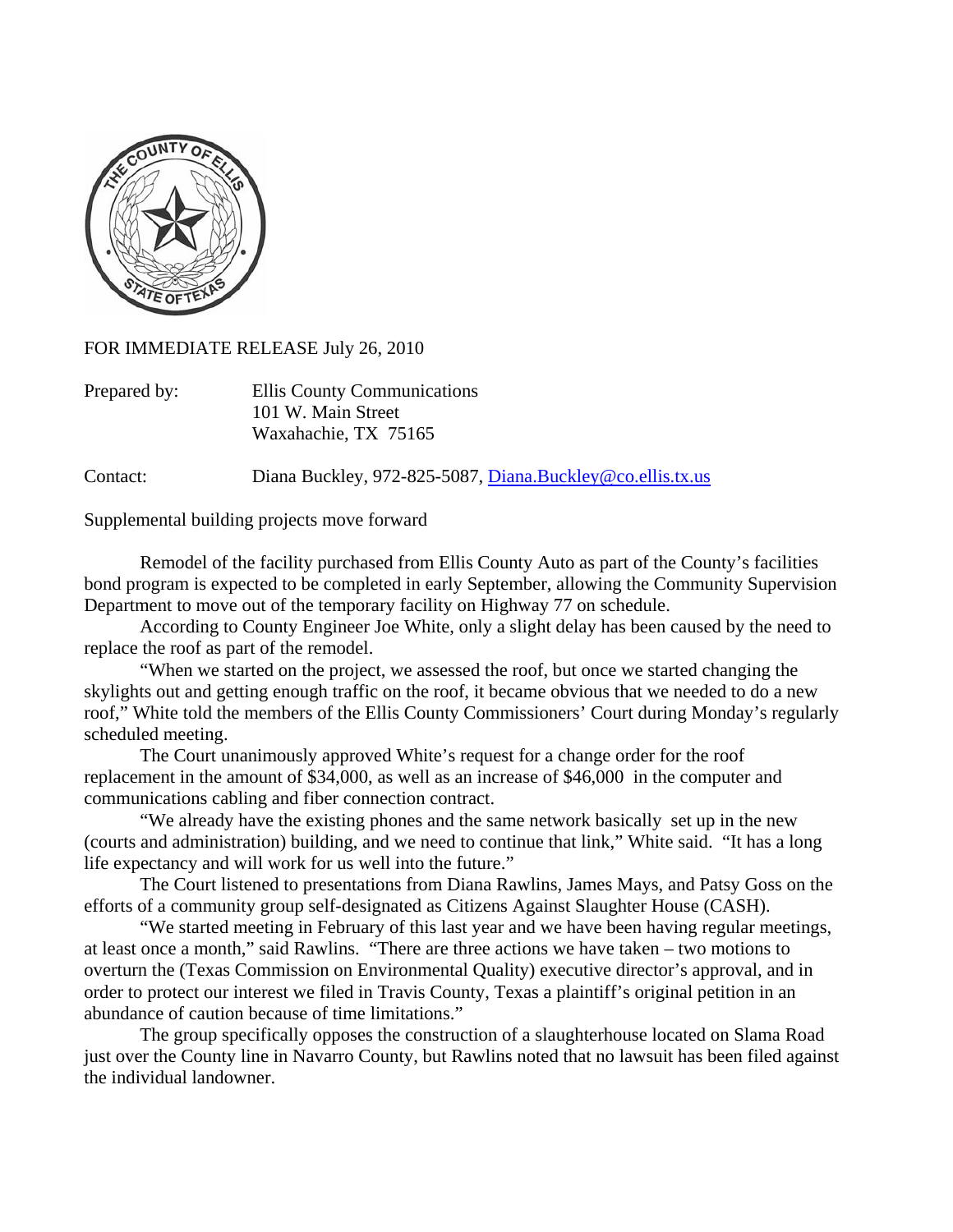Under the authority of Local Government Code 234.033, Ellis County Commissioners voted to deny location of the slaughterhouse at 855 Slama Road, finding that the operation would be incompatible with existing land use of the neighboring area. The action came after extensive public testimony both for and against the proposal during a meeting of the Commissioners' Court on November 23, 2009.

 Property owner Shamsul Ahmed had told the Court he wanted to establish a slaughterhouse that was USDA inspected in order to be able to sell his meats out of state. He estimated he would slaughter 600 goats and lambs, combined, per week and about 20 to 25 head of young cattle and said he had chosen the 200-acre parcel, of which an estimated 70 acres is within Ellis County and 130 acres within Navarro County, as a location for his business because it is temperate, not within a flood zone, and close to Dallas where a market is available for the produce.

 After Ellis County rejected Ahmed's proposal, he reportedly obtained "permits by rule" from TCEQ to locate his business on the Navarro-County portion of his property.

 "Thank you for turning down this slaughterhouse," said Goss. "While it is being built in Navarro County, the impact will be on Ellis County – the smell, the air, the roads, the water supplies, the property values, the quality of our lives, our tax assessments, our health, and our children's future."

 A proposal to appoint Marshal Evans to fill the unexpired term to the Emergency Service District #6, left vacant following the resignation of Jimmy Roy earlier this year, failed for lack of a second.

In other business, Commissioners:

- Took no action regarding renewal of employee health insurance coverage;
- Approved changing the hours of the November 2, 2010 General Election Early Voting Schedule, extending the weekday hours of the branch locations to 6 p.m. rather than 5 p.m., in keeping with recent practice;
- Authorized application for the Edward Byrne Memorial 2010 Justice Assistance Grant in the amount of \$14,758 and reaffirmed Captain Chuck Laubach as the signing authority for JAG;
- Convened a public hearing for comment on the JAG application, during which there was no input from the public;
- Approved an interlocal agreement with the City of Midlothian regarding right of way acquisitions along Mockingbird Lane from Onward Road to Walnut Grove Road at a cost of approximately \$50,000 to be funded through the existing budget in Road and Bridge pct. 4;
- Approved an interlocal agreement with the City of Ovilla to grind and chip seal portions of Westmoreland Road and Red Oak Creek Road;
- Approved a Supplemental Watershed Plan Agreement No. 2 between Ellis County, Dalworth Soil and Water Conservation District, and the United States Department of Agriculture, Natural Resources Conservation Services for the improvements to Flood Retarding Structure No. 10 of the Mountain Creek Watershed;
- Approved the purchase of approximately \$50,000 of cold laid asphalt from APEX Company as necessary for the preservation and/or protection of the public health or safety of the residents of the county under Local Government Code 262.024 (a)(2);
- Convened in executive session to discuss the future sale of real properties located in downtown Waxahachie and the purchase of land in Palmer; and